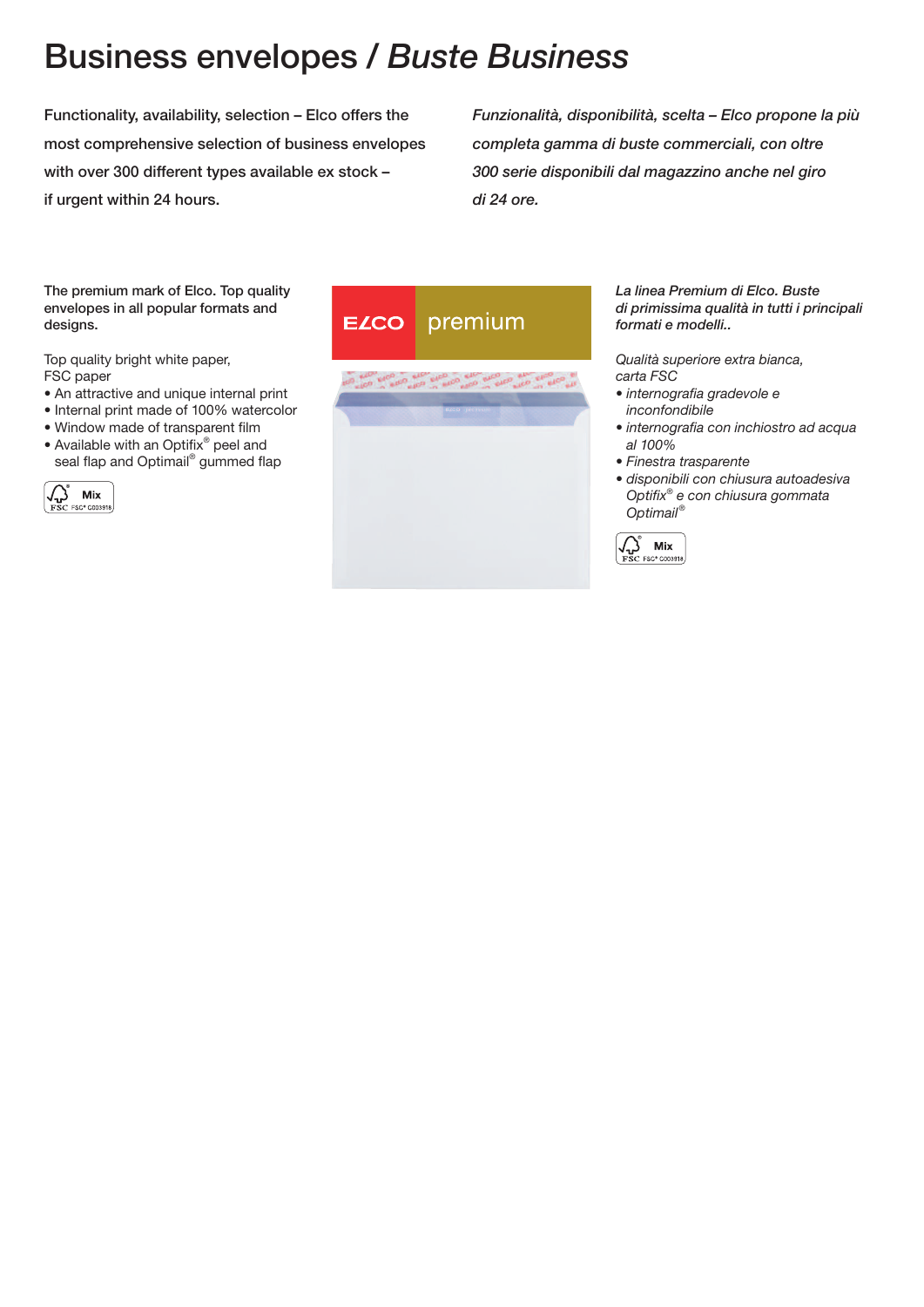



| C6 162 x 114/33 mm                         |                                                                                                              |                          | Optifix <sup>®</sup> |                    |                  |                       |                                            |
|--------------------------------------------|--------------------------------------------------------------------------------------------------------------|--------------------------|----------------------|--------------------|------------------|-----------------------|--------------------------------------------|
| Peel and seal flap<br>Chiusura autoadesiva |                                                                                                              |                          | Art. no.             | Art. no. Elco      | g/m <sup>2</sup> | Contents<br>Contenuto | Quantity p.pal.<br>Quantità<br>per paletta |
|                                            | without window<br>senza finestra                                                                             |                          | 30685<br>30686       | 1652110<br>1673110 | 80<br>100        | 500<br>500            | 80000<br>65000                             |
|                                            | old «Swiss Norm» window<br>finestra SN antica                                                                |                          | 30696                | 1773510            | 100              | 500                   | 65000                                      |
|                                            | DIN window on the left/a sinistra $90 \times 45$ mm<br>from the bottom/dal basso<br>from the right/da destra | $15 \text{ mm}$<br>52 mm | 30699                | 1750510            | 80               | 500                   | 80000                                      |

| C6 162 x 114/41 mm                     |                                               | Optimail <sup>®</sup> |               |                  |                       |                                            |
|----------------------------------------|-----------------------------------------------|-----------------------|---------------|------------------|-----------------------|--------------------------------------------|
| <b>Gummed flap</b><br>Chiusura gommata |                                               | Art. no.              | Art. no. Elco | g/m <sup>2</sup> | Contents<br>Contenuto | Quantity p.pal.<br>Quantità<br>per paletta |
|                                        | without window                                | 30185                 | 1253110       | 80               | 500                   | 80000                                      |
|                                        | senza finestra                                | 30189                 | 1277110       | 100              | 500                   | 65000                                      |
|                                        | old «Swiss Norm» window<br>finestra SN antica | 30197                 | 1453510       | 100              | 500                   | 65000                                      |



E*L*CO premium in all popular formats and designs E*L*CO premium *in tutti i principali formati e modelli*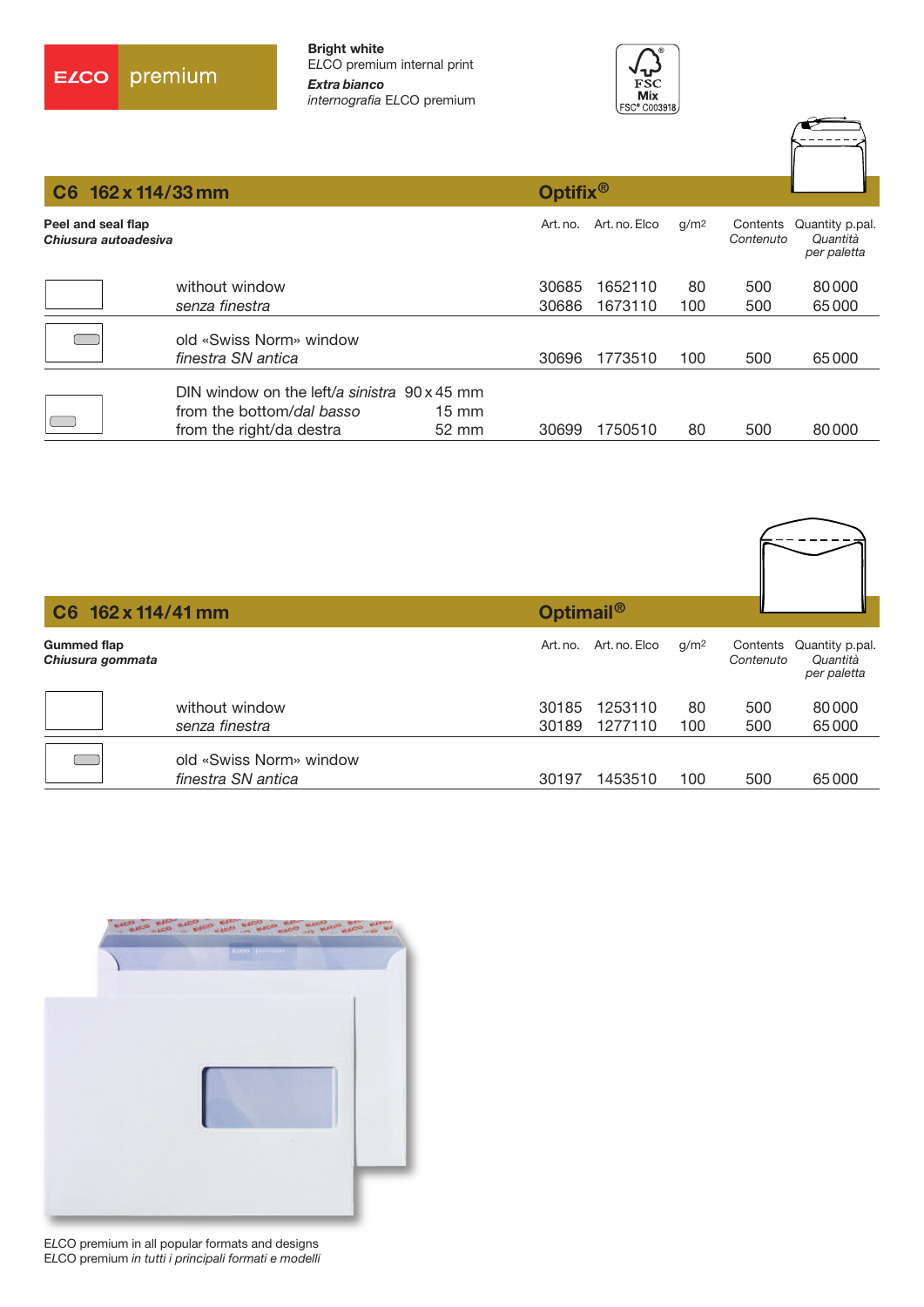|                                            | C5/6 229 x 114/33 mm                                                                                  |                                                  | Optifix <sup>®</sup> |                    |                  |            |                                                     |
|--------------------------------------------|-------------------------------------------------------------------------------------------------------|--------------------------------------------------|----------------------|--------------------|------------------|------------|-----------------------------------------------------|
| Peel and seal flap<br>Chiusura autoadesiva |                                                                                                       |                                                  | Art. no.             | Art. no. Elco      | g/m <sup>2</sup> | Contenuto  | Contents Quantity p.pal.<br>Quantità<br>per paletta |
|                                            | without window<br>senza finestra                                                                      |                                                  | 30782<br>30786       | 1652310<br>1673310 | 80<br>100        | 500<br>500 | 60000<br>50000                                      |
|                                            | window/finestra<br>from the bottom/dal basso<br>from the right/da destra                              | $100 \times 45$ mm<br>21 mm<br>$12 \, \text{mm}$ | 30797<br>30796       | 1752710<br>1773710 | 80<br>100        | 500<br>500 | 60000<br>50000                                      |
|                                            | window/finestra<br>from the bottom/dal basso<br>from the right/da destra                              | $90 \times 40$ mm<br>30 mm<br>$17$ mm            | 30798                | 1773810            | 100              | 500        | 50000                                               |
|                                            | window on the left/a sinistra<br>from the bottom/dal basso<br>from the right/da destra                | $100 \times 45$ mm<br>21 mm<br>$109$ mm          | 30799                | 1770810            | 100              | 500        | 50000                                               |
|                                            | DIN window on the left/a sinistra 90 x 45 mm<br>from the bottom/dal basso<br>from the right/da destra | $15 \text{ mm}$<br>119 mm                        | 30778<br>30779       | 1750710<br>1770710 | 80<br>100        | 500<br>500 | 60000<br>55000                                      |

| C5/6 229 x 114/46 mm                         |                    | Optimail <sup>®</sup> |               |                  |                       |                                            |
|----------------------------------------------|--------------------|-----------------------|---------------|------------------|-----------------------|--------------------------------------------|
| <b>Gummed flap</b><br>Chiusura gommata       |                    | Art. no.              | Art. no. Elco | q/m <sup>2</sup> | Contents<br>Contenuto | Quantity p.pal.<br>Quantità<br>per paletta |
| without window                               |                    | 31482                 | 1256310       | 80               | 500                   | 60000                                      |
| senza finestra                               |                    | 30486                 | 1277310       | 100              | 500                   | 50000                                      |
| window/finestra                              | $100 \times 45$ mm |                       |               |                  |                       |                                            |
| from the bottom/dal basso                    | 21 mm              | 31493                 | 1456710       | 80               | 500                   | 60000                                      |
| from the right/da destra                     | $12 \, \text{mm}$  | 30496                 | 1472710       | 100              | 500                   | 50000                                      |
| window/finestra                              | $90 \times 40$ mm  |                       |               |                  |                       |                                            |
| from the bottom/dal basso                    | 30 mm              |                       |               |                  |                       |                                            |
| from the right/da destra                     | $17 \, \text{mm}$  | 30258                 | 1472810       | 100              | 500                   | 50000                                      |
| DIN window on the left/a sinistra 90 x 45 mm |                    |                       |               |                  |                       |                                            |
| from the bottom/dal basso                    | $15 \text{ mm}$    |                       |               |                  |                       |                                            |
| from the right/da destra                     | $119$ mm           | 31497                 | 1455710       | 80               | 500                   | 60000                                      |
| window on the left/a sinistra                | $100 \times 45$ mm |                       |               |                  |                       |                                            |
| from the bottom/dal basso                    | 21 mm              |                       |               |                  |                       |                                            |
| from the right/da destra                     | 109 mm             | 30499                 | 1470710       | 100              | 500                   | 50000                                      |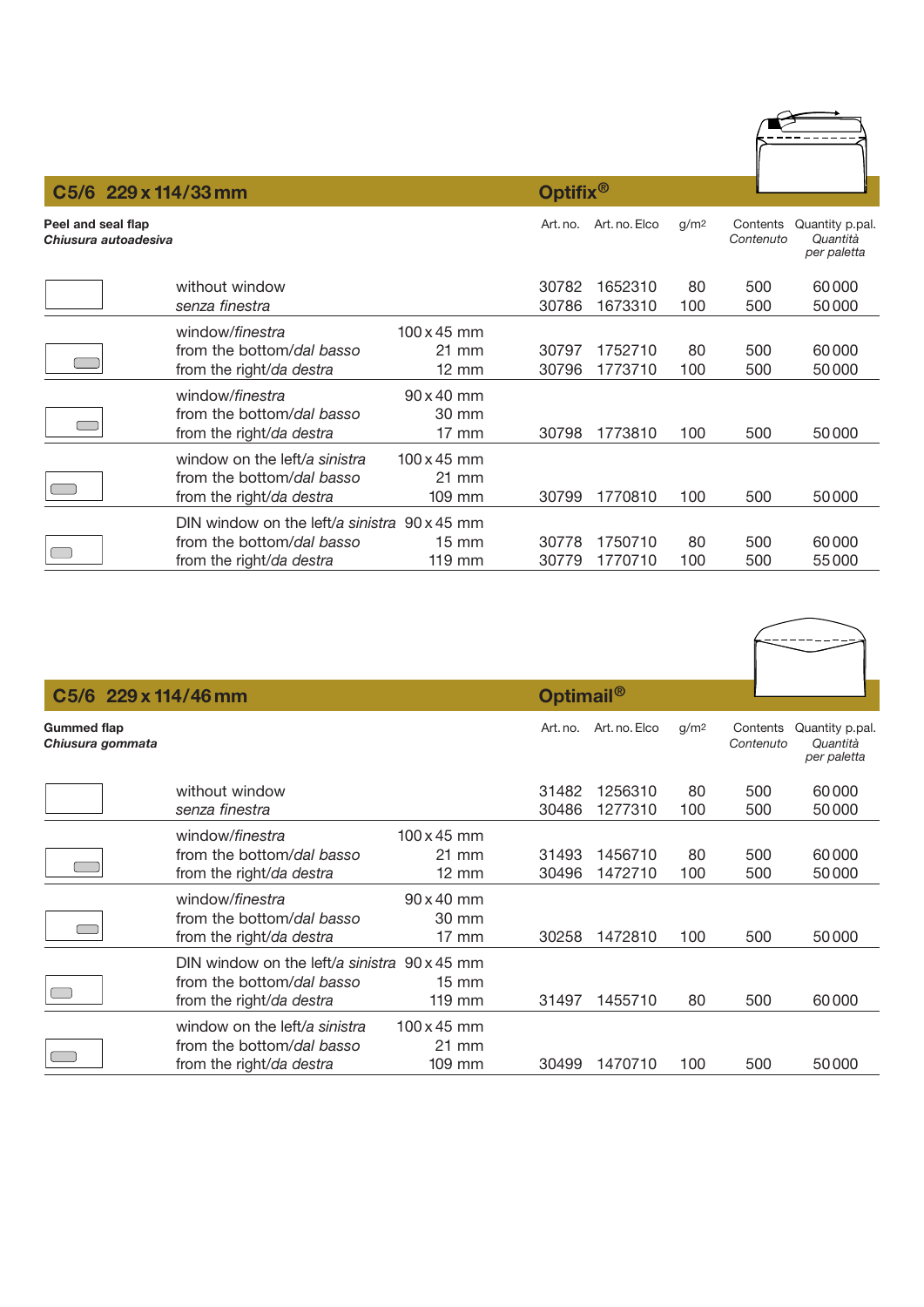





| C5 229 x 162/36 mm                         |                                                                                                                                                |                                          | Optifix <sup>®</sup> |                        |                  |            |                                                     |  |
|--------------------------------------------|------------------------------------------------------------------------------------------------------------------------------------------------|------------------------------------------|----------------------|------------------------|------------------|------------|-----------------------------------------------------|--|
| Peel and seal flap<br>Chiusura autoadesiva |                                                                                                                                                |                                          |                      | Art. no. Art. no. Elco | g/m <sup>2</sup> | Contenuto  | Contents Quantity p.pal.<br>Quantità<br>per paletta |  |
|                                            | without window<br>senza finestra                                                                                                               |                                          | 32882<br>32886       | 2344410<br>2358410     | 80<br>100        | 500<br>500 | 42000<br>35000                                      |  |
|                                            | White Kraft paper/Carta Kraft bianca<br>with ELCO premium internal print<br>con internografia ELCO premium<br>without window<br>senza finestra |                                          | 40883                | 2367410                | 120              | 500        | 31500                                               |  |
|                                            | without internal print/senza internografia<br>without window<br>senza finestra                                                                 |                                          | 40886                |                        | 140              | 450        | 28350                                               |  |
|                                            | old «Swiss Norm» window<br>finestra SN antica                                                                                                  |                                          | 32892<br>32896       | 2345410<br>2359410     | 80<br>100        | 500<br>500 | 42000<br>35000                                      |  |
|                                            | «Swiss Norm» window on the right<br>finestra SN a destra                                                                                       |                                          | 32898                | 2359510                | 100              | 500        | 35000                                               |  |
|                                            | window on the left<br>finestra a sinistra                                                                                                      |                                          | 32999                | 2351410                | 100              | 500        | 35000                                               |  |
|                                            | DIN window on the left/a sinistra 90 x 45 mm<br>from the bottom/dal basso<br>from the right/da destra                                          | 60 mm<br>119 mm                          | 32778<br>32779       | 2340410<br>2350410     | 80<br>100        | 500<br>500 | 42000<br>35000                                      |  |
| $\qquad \qquad \Box$                       | 1st window/1 <sup>a</sup> finestra<br>from the bottom/dal basso<br>from the right/da destra                                                    | 95 x 40 mm<br>80 mm<br>$15 \, \text{mm}$ |                      |                        |                  |            |                                                     |  |
|                                            | 2nd window/2 <sup>a</sup> finestra<br>from the bottom/dal basso<br>from the right/da destra                                                    | 75 x 40 mm<br>107 mm<br>138 mm           | 32501                |                        | 100              | 500        | 35000                                               |  |

| 214 x 151/36 mm                            |                                                | Optifix <sup>®</sup> |                        |                  |                       |                                            |
|--------------------------------------------|------------------------------------------------|----------------------|------------------------|------------------|-----------------------|--------------------------------------------|
| Peel and seal flap<br>Chiusura autoadesiva |                                                |                      | Art. no. Art. no. Elco | g/m <sup>2</sup> | Contents<br>Contenuto | Quantity p.pal.<br>Quantità<br>per paletta |
|                                            | C5 Mini                                        |                      |                        |                  |                       |                                            |
|                                            | <b>Reply envelope</b><br><b>Busta risposta</b> |                      |                        |                  |                       |                                            |
|                                            | DNG-HK<br>214 x 151/36 mm                      | 32800                | 2344210                | 80               | 500                   | 42000                                      |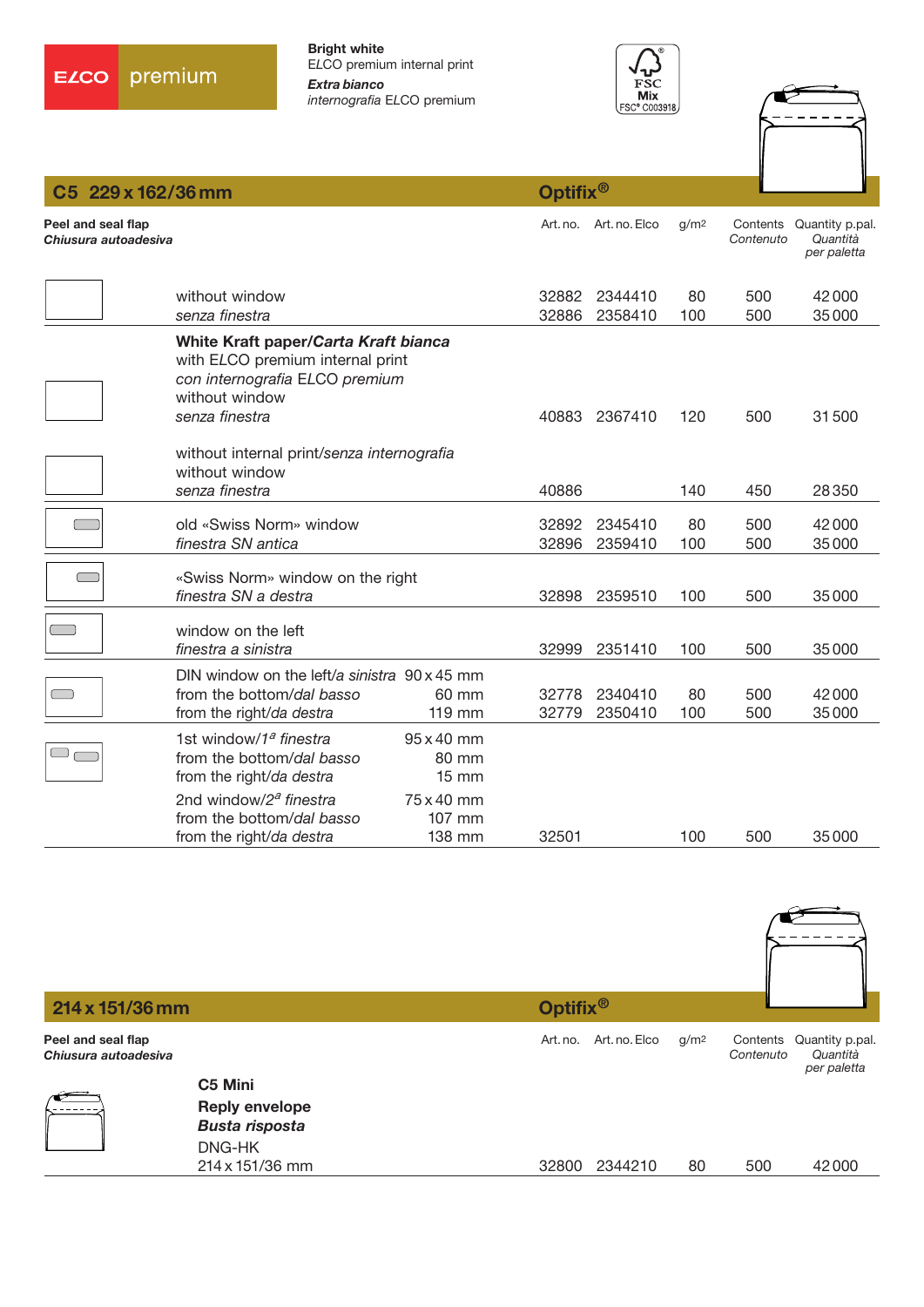

## **C5 229 x 162/36 mm Optifix®**

| Peel and seal flap<br>Chiusura autoadesiva |                                                                                                                                          |                                                    | Art. no. | Art. no. Elco | g/m <sup>2</sup> | Contenuto | Contents Quantity p.pal.<br>Quantità<br>per paletta |
|--------------------------------------------|------------------------------------------------------------------------------------------------------------------------------------------|----------------------------------------------------|----------|---------------|------------------|-----------|-----------------------------------------------------|
|                                            | <b>Maxiwindow</b><br>window on the front<br>finestra sul lato anteriore<br>from the bottom/dal basso<br>from the right/da destra         | 200 x 130 mm<br>$16 \text{ mm}$<br><b>14 mm</b>    | 32590    | 2368410       | 100              | 500       | 35000                                               |
|                                            | <b>Maxiwindow</b><br>window on the front<br>finestra sul lato anteriore<br>from the bottom/dal basso<br>from the right/da destra         | 200 x 130 mm<br>$16 \text{ mm}$<br>$14 \text{ mm}$ |          |               |                  |           |                                                     |
|                                            | window on the right-hand<br>side of the reverse<br>from the bottom/dal basso<br>from the right/da destra                                 | 100 x 45 mm<br>65 mm<br><b>18 mm</b>               | 32596    | 2369410       | 100              | 500       | 35000                                               |
|                                            | <b>Maxiwindow</b><br>window on the front<br>finestra sul lato anteriore<br>from the bottom/dal basso<br>from the right/da destra         | 200 x 130 mm<br>$16 \text{ mm}$<br>14 mm           |          |               |                  |           |                                                     |
|                                            | window on the left-hand<br>side of the reverse<br>finestra sul retro a sinistra<br>from the bottom/dal basso<br>from the right/da destra | $100 \times 45$ mm<br>65 mm<br>109 mm              | 32599    | 2370410       | 100              | 500       | 35000                                               |



Envelopes with maxi-windows (large windows) in C5 and C4 format *Buste con maxiwindow (finestra grande) in formato C5 e C4*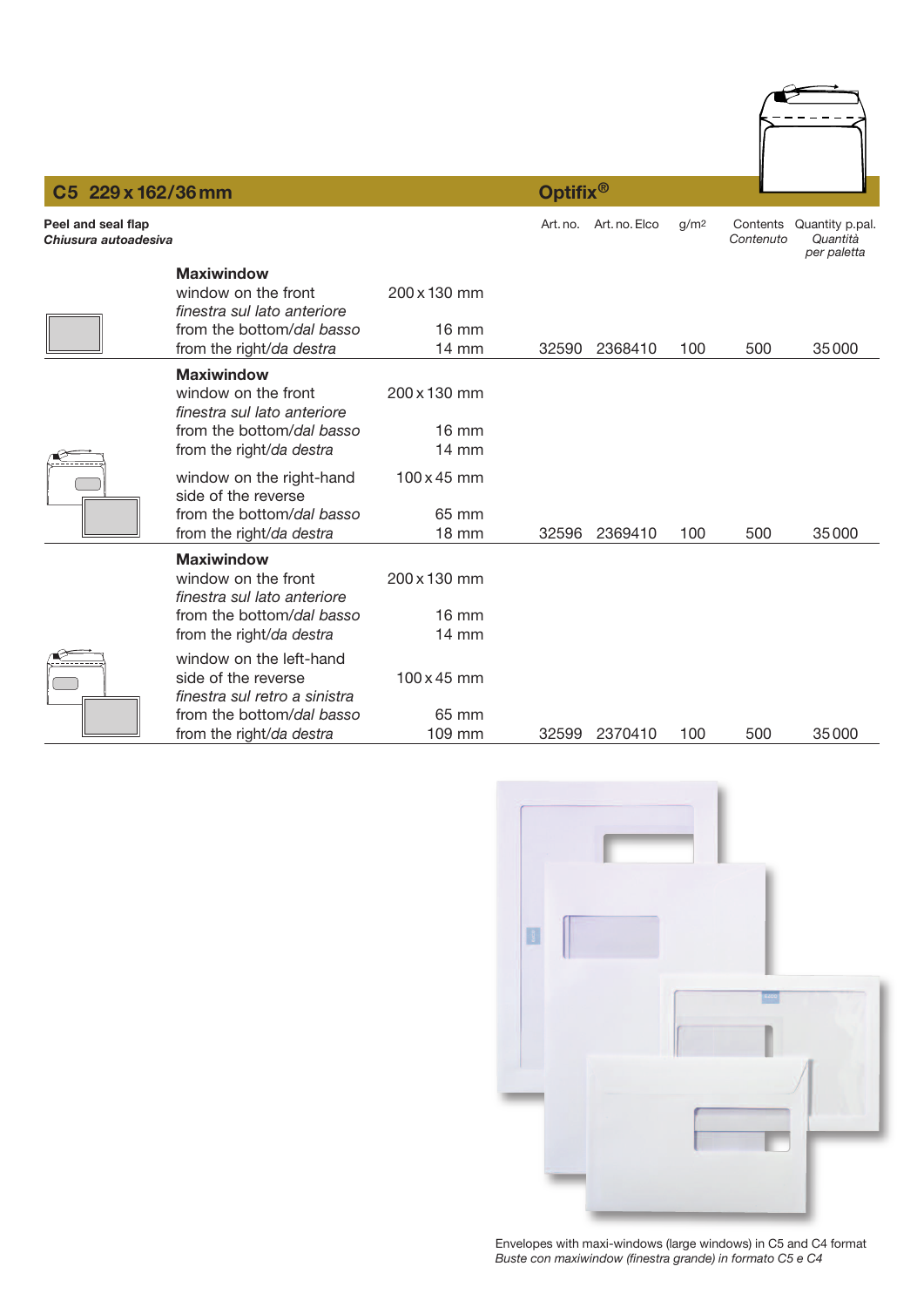



--------

---

| 229 x 162/46 mm<br>C5.                 |                                                                                                              | Optimail <sup>®</sup>                           |                |                    |                  |                       |                                            |
|----------------------------------------|--------------------------------------------------------------------------------------------------------------|-------------------------------------------------|----------------|--------------------|------------------|-----------------------|--------------------------------------------|
| <b>Gummed flap</b><br>Chiusura gommata |                                                                                                              |                                                 | Art. no.       | Art. no. Elco      | q/m <sup>2</sup> | Contents<br>Contenuto | Quantity p.pal.<br>Quantità<br>per paletta |
|                                        | without window                                                                                               |                                                 | 32494          | 2048510            | 80               | 500                   | 42000                                      |
|                                        | senza finestra                                                                                               |                                                 | 32486          | 2054510            | 100              | 500                   | 35000                                      |
|                                        | old «Swiss Norm» window<br>finestra SN antica                                                                |                                                 | 32495<br>32496 | 2048610<br>2057410 | 80<br>100        | 500<br>500            | 42000<br>35000                             |
|                                        | «Swiss Norm» window on the right<br>finestra SN a destra                                                     |                                                 | 32264<br>32268 | 2048810<br>2057810 | 80<br>100        | 500<br>500            | 42000<br>35000                             |
|                                        | window on the left<br>finestra a sinistra                                                                    |                                                 | 32399<br>32499 | 2047610<br>2057610 | 80<br>100        | 500<br>500            | 42000<br>35000                             |
| $\Box$                                 | DIN window on the left/a sinistra $90 \times 45$ mm<br>from the bottom/dal basso<br>from the right/da destra | 60 mm<br>$119$ mm                               | 32199          | 2046610            | 80               | 500                   | 42000                                      |
|                                        | 1st window/1 <sup>a</sup> finestra<br>from the bottom/dal basso<br>from the right/da destra                  | $95 \times 40$ mm<br>80 mm<br>$15 \, \text{mm}$ |                |                    |                  |                       |                                            |
|                                        | 2nd window/2 <sup>a</sup> finestra<br>from the bottom/dal basso<br>from the right/da destra                  | 75 x 40 mm<br>107 mm<br>138 mm                  | 32500          |                    | 100              | 500                   | 35000                                      |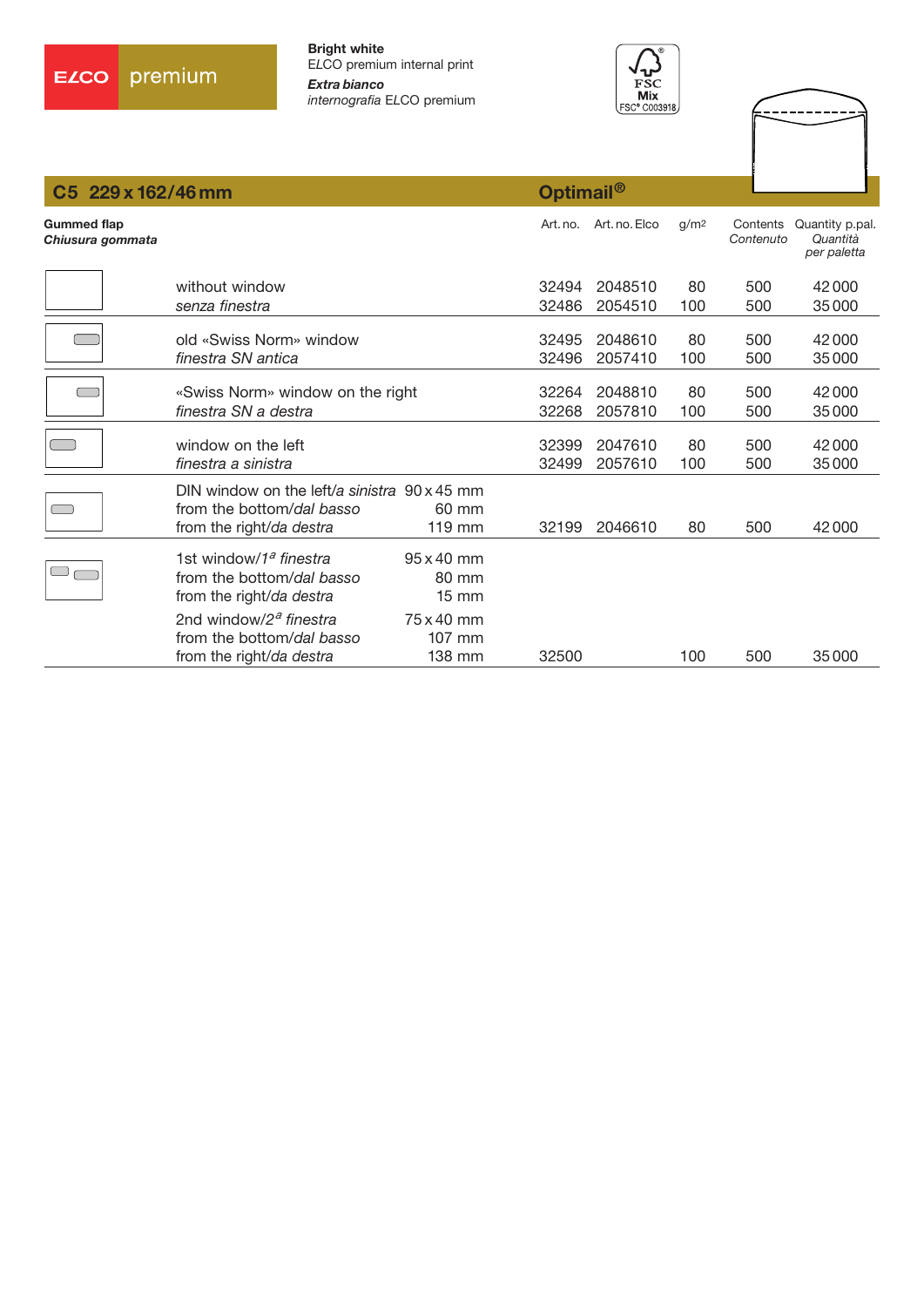| C5 229 x 162/46 mm                     |                                                                                                                                          |                                                    | Optimail <sup>®</sup> |                        |                  |           |                                                     |
|----------------------------------------|------------------------------------------------------------------------------------------------------------------------------------------|----------------------------------------------------|-----------------------|------------------------|------------------|-----------|-----------------------------------------------------|
| <b>Gummed flap</b><br>Chiusura gommata |                                                                                                                                          |                                                    |                       | Art. no. Art. no. Elco | g/m <sup>2</sup> | Contenuto | Contents Quantity p.pal.<br>Quantità<br>per paletta |
|                                        | <b>Maxiwindow</b><br>window on the front<br>finestra sul lato anteriore<br>from the bottom/dal basso                                     | 200 x 130 mm<br><b>16 mm</b>                       |                       |                        |                  |           |                                                     |
|                                        | from the right/da destra                                                                                                                 | 14 mm                                              | 32509                 | 2360410                | 100              | 500       | 35000                                               |
|                                        | <b>Maxiwindow</b><br>window on the front<br>finestra sul lato anteriore<br>from the bottom/dal basso<br>from the right/da destra         | 200 x 130 mm<br>$16 \text{ mm}$<br>$14 \text{ mm}$ |                       |                        |                  |           |                                                     |
|                                        | window on the right-hand<br>side of the reverse<br>finestra sul retro a destra<br>from the bottom/dal basso<br>from the right/da destra  | $95 \times 45$ mm<br>65 mm<br><b>18 mm</b>         | 32510                 | 2361410                | 100              | 500       | 35000                                               |
|                                        | <b>Maxiwindow</b><br>window on the front<br>finestra sul lato anteriore<br>from the bottom/dal basso<br>from the right/da destra         | 200 x 130 mm<br>$16 \text{ mm}$<br>$14 \text{ mm}$ |                       |                        |                  |           |                                                     |
|                                        | window on the left-hand<br>side of the reverse<br>finestra sul retro a sinistra<br>from the bottom/dal basso<br>from the right/da destra | $100 \times 45$ mm<br>65 mm<br>109 mm              | 32519                 | 2362410                | 100              | 500       | 35000                                               |

 $\leftarrow$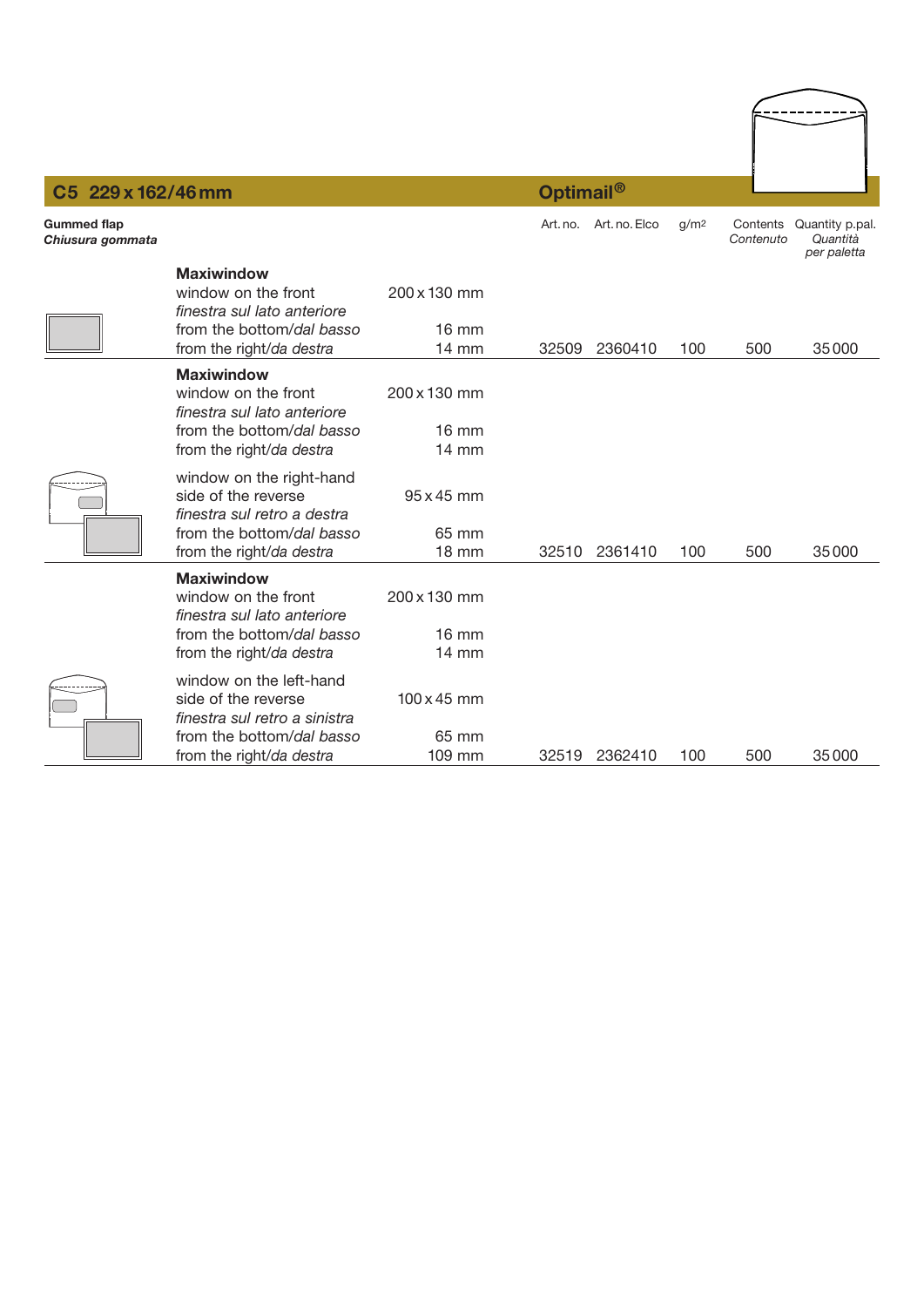





| C4 324 x 229/59 mm                                    |                                                                                                                                                                                                          | Optifix <sup>®</sup>                 |                  |                       |                                            |
|-------------------------------------------------------|----------------------------------------------------------------------------------------------------------------------------------------------------------------------------------------------------------|--------------------------------------|------------------|-----------------------|--------------------------------------------|
| Peel and seal flap<br>Chiusura autoadesiva            |                                                                                                                                                                                                          | Art. no. Art. no. Elco               | g/m <sup>2</sup> | Contents<br>Contenuto | Quantity p.pal.<br>Quantità<br>per paletta |
|                                                       | without window<br>senza finestra                                                                                                                                                                         | 34880<br>2358810<br>34882<br>2365810 | 100<br>120       | 250<br>250            | 15000<br>13750                             |
|                                                       | White Kraft paper / Carta Kraft bianca<br>without window<br>senza finestra                                                                                                                               | 34883                                | 120              | 250                   | 13750                                      |
|                                                       | White Kraft paper / Carta Kraft bianca<br>45 x 100 mm<br>window/finestra                                                                                                                                 |                                      |                  |                       |                                            |
| for addresses on the right<br>per indirizzo a destra  | from the bottom/dal basso<br>$110$ mm<br>225 mm<br>from the right/da destra                                                                                                                              | 34892 2368810                        | 120              | 250                   | 13750                                      |
| for addresses on the right                            | White Kraft paper / Carta Kraft bianca<br>window/finestra<br>45 x 100 mm<br>from the bottom/dal basso<br>$15 \text{ mm}$                                                                                 |                                      |                  |                       |                                            |
| per indirizzo a destra                                | from the right/da destra<br>54 mm                                                                                                                                                                        | 34893                                | 120              | 250                   | 13750                                      |
| for addresses on the left<br>per indirizzo a sinistra | White Kraft paper / Carta Kraft bianca<br>window/finestra<br>45 x 90 mm<br>from the bottom/dal basso<br>20 mm<br>from the right/da destra<br>225 mm                                                      | 34894                                | 120              | 250                   | 13750                                      |
|                                                       |                                                                                                                                                                                                          |                                      |                  |                       |                                            |
| for addresses on the left<br>per indirizzo a sinistra | White Kraft paper / Carta Kraft bianca<br>window/finestra<br>45 x 100 mm<br>20 mm<br>from the bottom/dal basso<br>225 mm<br>from the right/da destra                                                     | 2360710<br>34899                     | 120              | 250                   | 13750                                      |
|                                                       | DIN window top-left<br>finestra in alto a sinistra DIN 55 x 90 mm<br>from the bottom/dal basso<br>20 mm<br>212 mm<br>from the right/da destra                                                            |                                      |                  |                       |                                            |
| for addresses on the left                             | Bright white / Extra bianco                                                                                                                                                                              | 34699                                | 100              | 250                   | 15000                                      |
| per indirizzo a sinistra                              | White Kraft paper / Carta Kraft bianca<br>White Kraft paper / Carta Kraft bianca<br><b>Correspondence envelope</b><br>Busta per corrispondenza<br>with a window on the right and an internal A5 envelope | 34799<br>2360810                     | 120              | 250                   | 13750                                      |
| con finestra a destra e tasca interna A5              |                                                                                                                                                                                                          | 34800                                | 120              | 250                   | 13750                                      |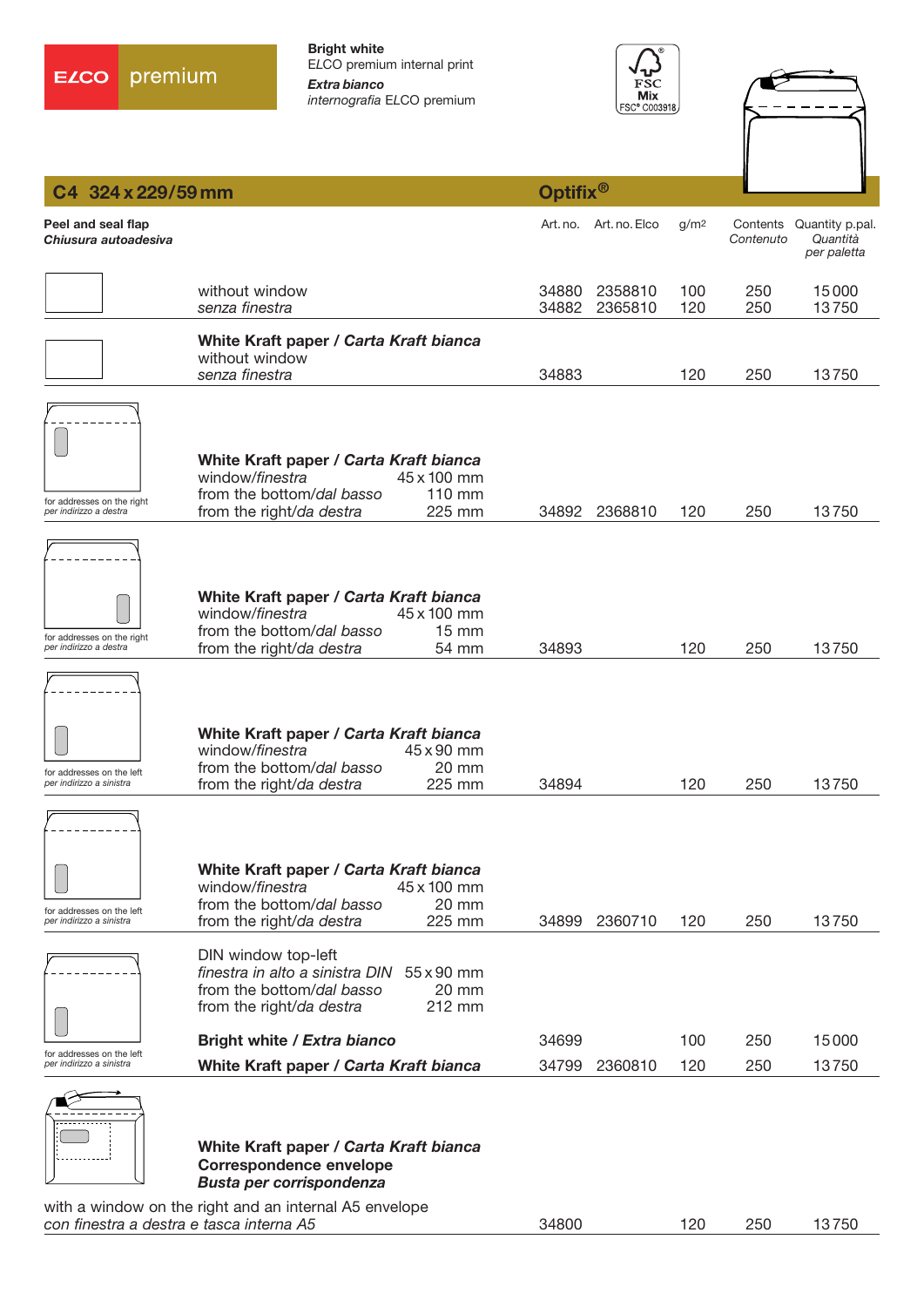

Art.no. Art.no. Elco g/m2 Contents Quantity p.pal.

### **C4 324 x 229/59 mm Optifix®**

**Peel and seal flap**

| Chiusura autoadesiva |                                                                                                                                          |                                 |       |         |     | Contenuto | Quantità<br>per paletta |
|----------------------|------------------------------------------------------------------------------------------------------------------------------------------|---------------------------------|-------|---------|-----|-----------|-------------------------|
|                      | <b>Maxiwindow</b><br>window on the front<br>finestra sul lato anteriore<br>from the bottom/dal basso<br>from the right/da destra         | 275 x 180 mm<br>24 mm<br>24 mm  | 34591 | 2371410 | 120 | 250       | 13750                   |
|                      | <b>Maxiwindow</b><br>window on the front<br>finestra sul lato anteriore<br>from the bottom/dal basso<br>from the right/da destra         | 275 x 180 mm<br>24 mm<br>24 mm  |       |         |     |           |                         |
|                      | window on the right-hand<br>side of the reverse<br>finestra sul retro a destra<br>from the bottom/dal basso<br>from the right/da destra  | 45 x 100 mm<br>110 mm<br>225 mm | 34596 | 2372410 | 120 | 250       | 13750                   |
|                      | <b>Maxiwindow</b><br>window on the front<br>finestra sul lato anteriore<br>from the bottom/dal basso<br>from the right/da destra         | 275 x 180 mm<br>24 mm<br>24 mm  |       |         |     |           |                         |
|                      | window on the left-hand<br>side of the reverse<br>finestra sul retro a sinistra<br>from the bottom/dal basso<br>from the right/da destra | 45 x 100 mm<br>20 mm<br>225 mm  | 34599 | 2373410 | 120 | 250       | 13750                   |



Envelopes with maxi-windows (large windows) in C5 and C4 format *Buste con maxiwindow (finestra grande) in formato C5 e C4*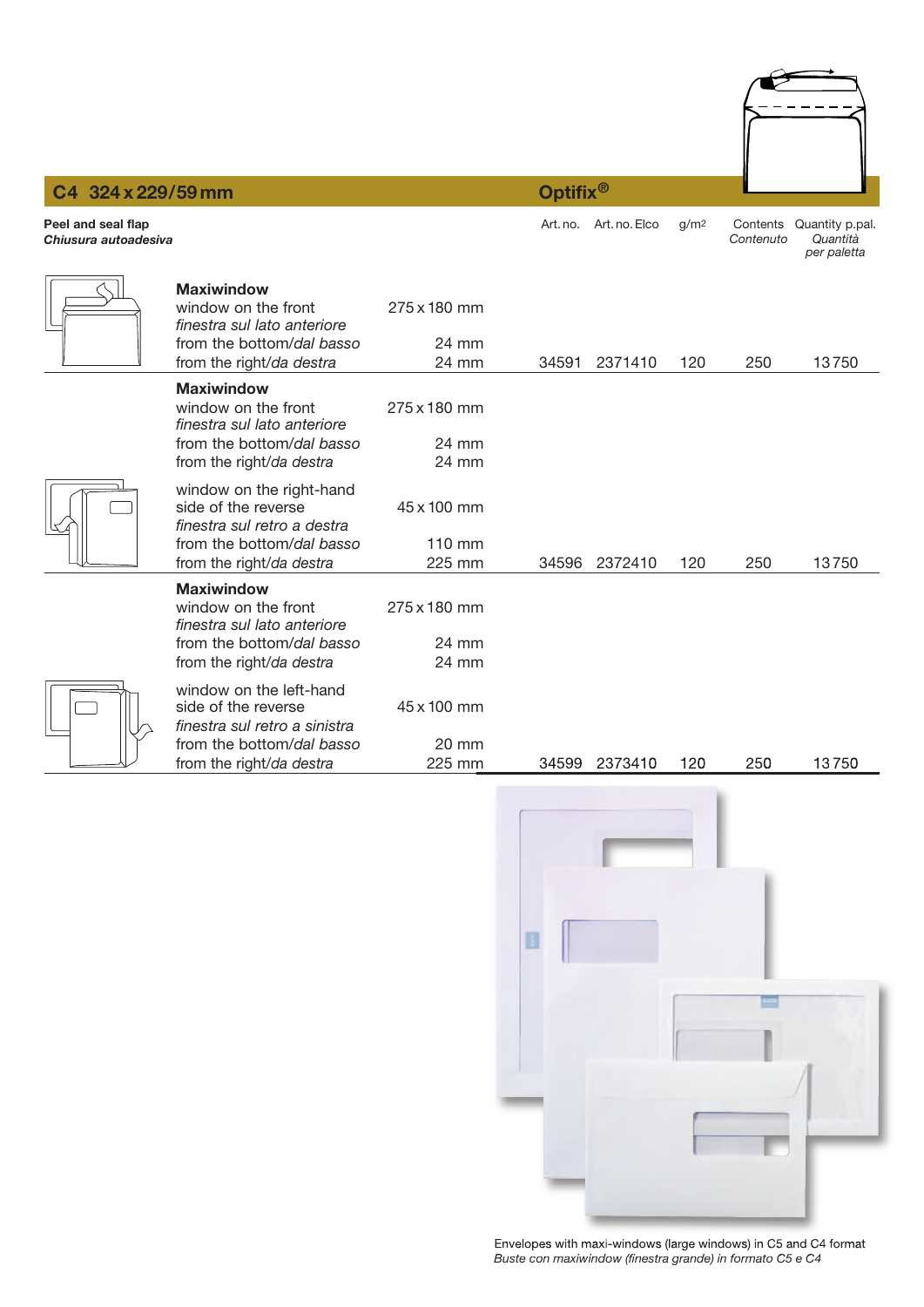



| C4 324 x 229/59 mm                                    |                                                                          |                                          | Optimail <sup>®</sup> |                        |                  |                       |                                            |
|-------------------------------------------------------|--------------------------------------------------------------------------|------------------------------------------|-----------------------|------------------------|------------------|-----------------------|--------------------------------------------|
| <b>Gummed flap</b><br>Chiusura gommata                |                                                                          |                                          |                       | Art. no. Art. no. Elco | q/m <sup>2</sup> | Contents<br>Contenuto | Quantity p.pal.<br>Quantità<br>per paletta |
|                                                       | Without window<br>senza finestra                                         |                                          | 21468.10<br>34287     | 2156310                | 100<br>120       | 250<br>250            | 15000<br>13750                             |
|                                                       | White Kraft paper / Carta Kraft bianca                                   |                                          |                       |                        |                  |                       |                                            |
|                                                       | window/finestra<br>from the bottom/dal basso<br>from the right/da destra | 45 x 100 mm<br>$15 \text{ mm}$<br>54 mm  | 34293                 |                        | 120              | 250                   | 13750                                      |
| for addresses on the right<br>per indirizzo a destra  |                                                                          |                                          |                       |                        |                  |                       |                                            |
|                                                       | White Kraft paper / Carta Kraft bianca                                   |                                          |                       |                        |                  |                       |                                            |
|                                                       | window/finestra<br>from the bottom/dal basso<br>from the right/da destra | 45 x 100 mm<br>$20 \text{ mm}$<br>224 mm | 34299                 |                        | 120              | 250                   | 13750                                      |
| for addresses on the left<br>per indirizzo a sinistra |                                                                          |                                          |                       |                        |                  |                       |                                            |
|                                                       | White Kraft paper / Carta Kraft bianca<br>DIN window top-left            |                                          |                       |                        |                  |                       |                                            |
|                                                       | finestra in alto a sinistra DIN<br>from the bottom/dal basso             | $55 \times 90$ mm<br>$20 \text{ mm}$     |                       |                        |                  |                       |                                            |
| for addresses on the left                             | from the right/da destra                                                 | 212 mm                                   |                       | 34294 2140810          | 100              | 250                   | 15000                                      |

for addresses on the left *per indirizzo a sinistra*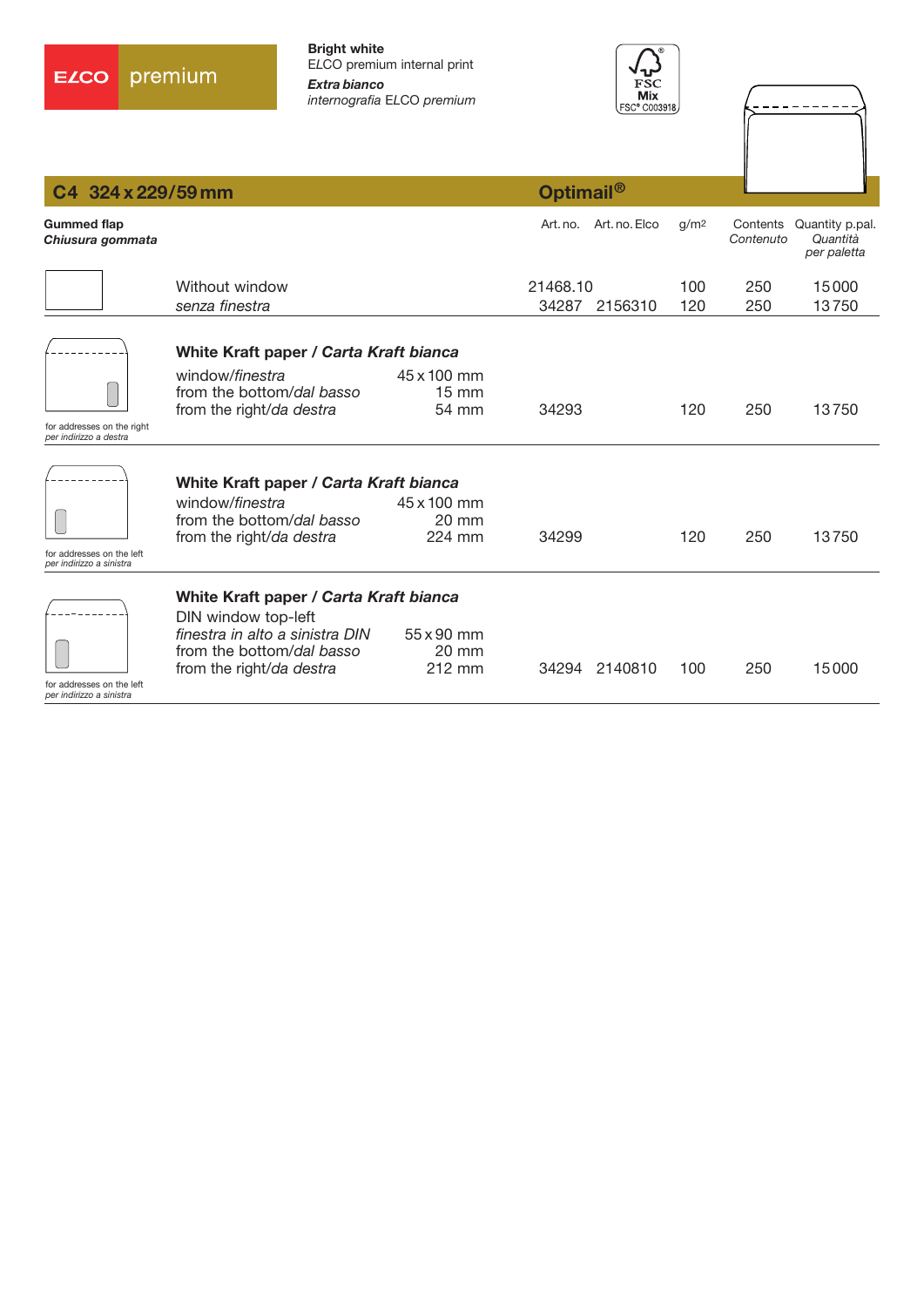| B6 176 x 125/37 mm                         | Optifix <sup>®</sup>                          |                                                                  |
|--------------------------------------------|-----------------------------------------------|------------------------------------------------------------------|
| Peel and seal flap<br>Chiusura autoadesiva | Art. no. Elco<br>Art. no.<br>g/m <sup>2</sup> | Contents Quantity p.pal.<br>Quantità<br>Contenuto<br>per paletta |
| without window<br>senza finestra           | 1673210<br>30736<br>100                       | 54000<br>500                                                     |

| B5 250 x 176/45 mm                         |                                                                          |                                                | Optifix <sup>®</sup> |               |                  |                       |                                            |  |
|--------------------------------------------|--------------------------------------------------------------------------|------------------------------------------------|----------------------|---------------|------------------|-----------------------|--------------------------------------------|--|
| Peel and seal flap<br>Chiusura autoadesiva |                                                                          |                                                | Art. no.             | Art. no. Elco | g/m <sup>2</sup> | Contents<br>Contenuto | Quantity p.pal.<br>Quantità<br>per paletta |  |
|                                            | without window<br>senza finestra                                         |                                                | 32986                | 2358710       | 100              | 500                   | 30000                                      |  |
|                                            | window/finestra<br>from the bottom/dal basso<br>from the right/da destra | $100 \times 55$ mm<br>68 mm<br>$25 \text{ mm}$ | 32996                | 2359710       | 100              | 500                   | 30000                                      |  |
|                                            | White Kraft paper / Carta Kraft bianca<br>without window/senza finestra  |                                                | 32988                | 2367510       | 120              | 500                   | 27000                                      |  |

| B4 353 x 250/62 mm                         |                                  | Optifix <sup>®</sup>   |                  |           |                                                     |  |
|--------------------------------------------|----------------------------------|------------------------|------------------|-----------|-----------------------------------------------------|--|
| Peel and seal flap<br>Chiusura autoadesiva |                                  | Art. no. Art. no. Elco | q/m <sup>2</sup> | Contenuto | Contents Quantity p.pal.<br>Quantità<br>per paletta |  |
|                                            | without window<br>senza finestra | 34988 2367910          | 120              | 250       | 9000                                                |  |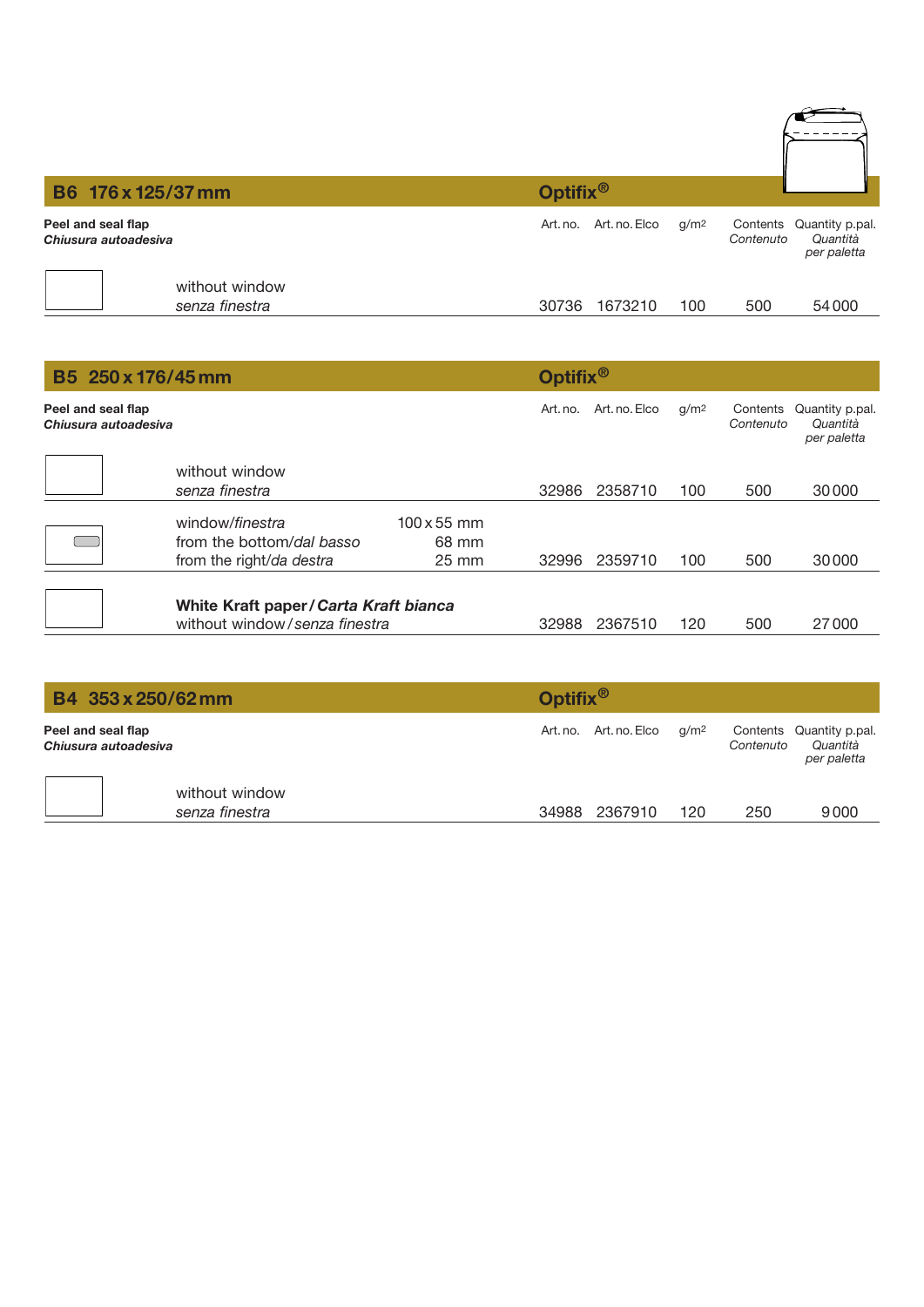



| B6 176 x 125/37 mm              |                                  | Optimail <sup>®</sup> |               |                  |           |                                                     |
|---------------------------------|----------------------------------|-----------------------|---------------|------------------|-----------|-----------------------------------------------------|
| Gummed flap<br>Chiusura gommata |                                  | Art. no.              | Art. no. Elco | g/m <sup>2</sup> | Contenuto | Contents Quantity p.pal.<br>Quantità<br>per paletta |
|                                 | without window<br>senza finestra | 30286                 | 1277210       | 100              | 500       | 54000                                               |

| B5 250 x 176/45 mm                     |                                  |       | Optimail <sup>®</sup>  |                  |           |                                                     |  |  |
|----------------------------------------|----------------------------------|-------|------------------------|------------------|-----------|-----------------------------------------------------|--|--|
| <b>Gummed flap</b><br>Chiusura gommata |                                  |       | Art. no. Art. no. Elco | q/m <sup>2</sup> | Contenuto | Contents Quantity p.pal.<br>Quantità<br>per paletta |  |  |
|                                        | without window<br>senza finestra | 32786 | 2054710                | 100              | 500       | 30000                                               |  |  |

| B4 353 x 250/62 mm                     |                                  |       | Optimail <sup>®</sup>  |                  |           |                                                     |  |  |
|----------------------------------------|----------------------------------|-------|------------------------|------------------|-----------|-----------------------------------------------------|--|--|
| <b>Gummed flap</b><br>Chiusura gommata |                                  |       | Art. no. Art. no. Elco | g/m <sup>2</sup> | Contenuto | Contents Quantity p.pal.<br>Quantità<br>per paletta |  |  |
|                                        | without window<br>senza finestra | 34388 |                        | 120              | 250       | 9000                                                |  |  |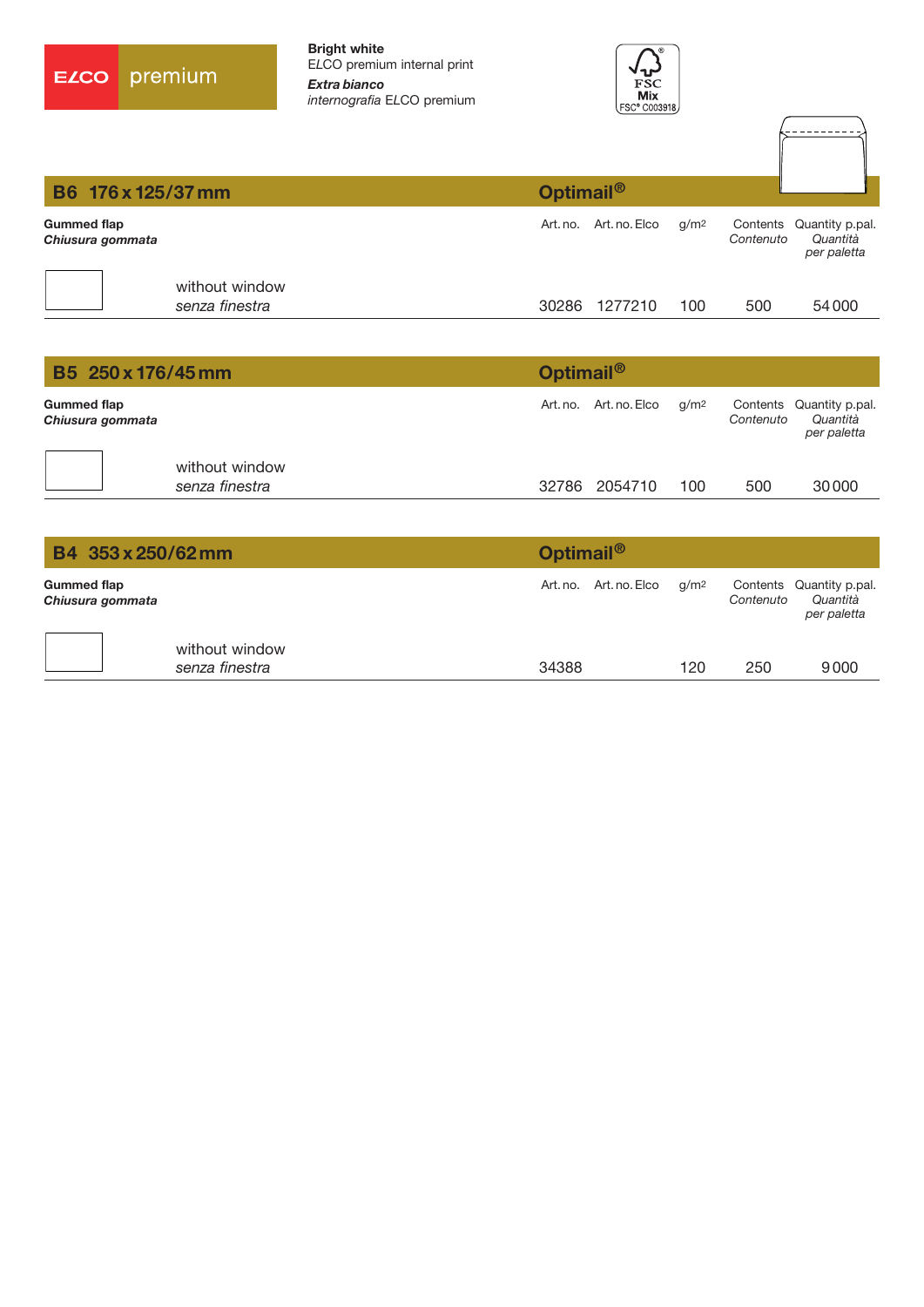| <b>Square / Quadrate</b>                   | Optifix <sup>®</sup>      |                  |                       |                                            |
|--------------------------------------------|---------------------------|------------------|-----------------------|--------------------------------------------|
| Peel and seal flap<br>Chiusura autoadesiva | Art. no. Elco<br>Art. no. | g/m <sup>2</sup> | Contents<br>Contenuto | Quantity p.pal.<br>Quantità<br>per paletta |
| $*$ 145 x 145/37 mm DNG-HK                 | 40948                     | 120              | 500                   | 49000                                      |
| 155 x 155/37 mm DNG-HK                     | 40958                     | 120              | 500                   | 49000                                      |
| 165 x 165/37 mm DNG-HK                     | 40968                     | 120              | 500                   | 36000                                      |
| 175 x 175/38 mm DNG-HK                     | 40978                     | 120              | 500                   | 36000                                      |
| 220 x 220/50 mm DNG-HK                     | 40988<br>2391910          | 120              | 250                   | 25000                                      |

\* For envelopes with cards see the E*L*CO dom collection / *\* Buste con cartoncini, v. serie* E*L*CO dom

| Optimail <sup>®</sup><br>145 x 145 mm L |                    |          |                                   |           |                                                     |
|-----------------------------------------|--------------------|----------|-----------------------------------|-----------|-----------------------------------------------------|
| <b>Gummed flap</b><br>Chiusura gommata  | not FSC<br>non FSC | Art. no. | Art. no. Elco<br>g/m <sup>2</sup> | Contenuto | Contents Quantity p.pal.<br>Quantità<br>per paletta |
| White<br><b>Bianco</b>                  | 145 x 145 L        | 10398.10 | 1039810<br>100                    | 250       | 56000                                               |